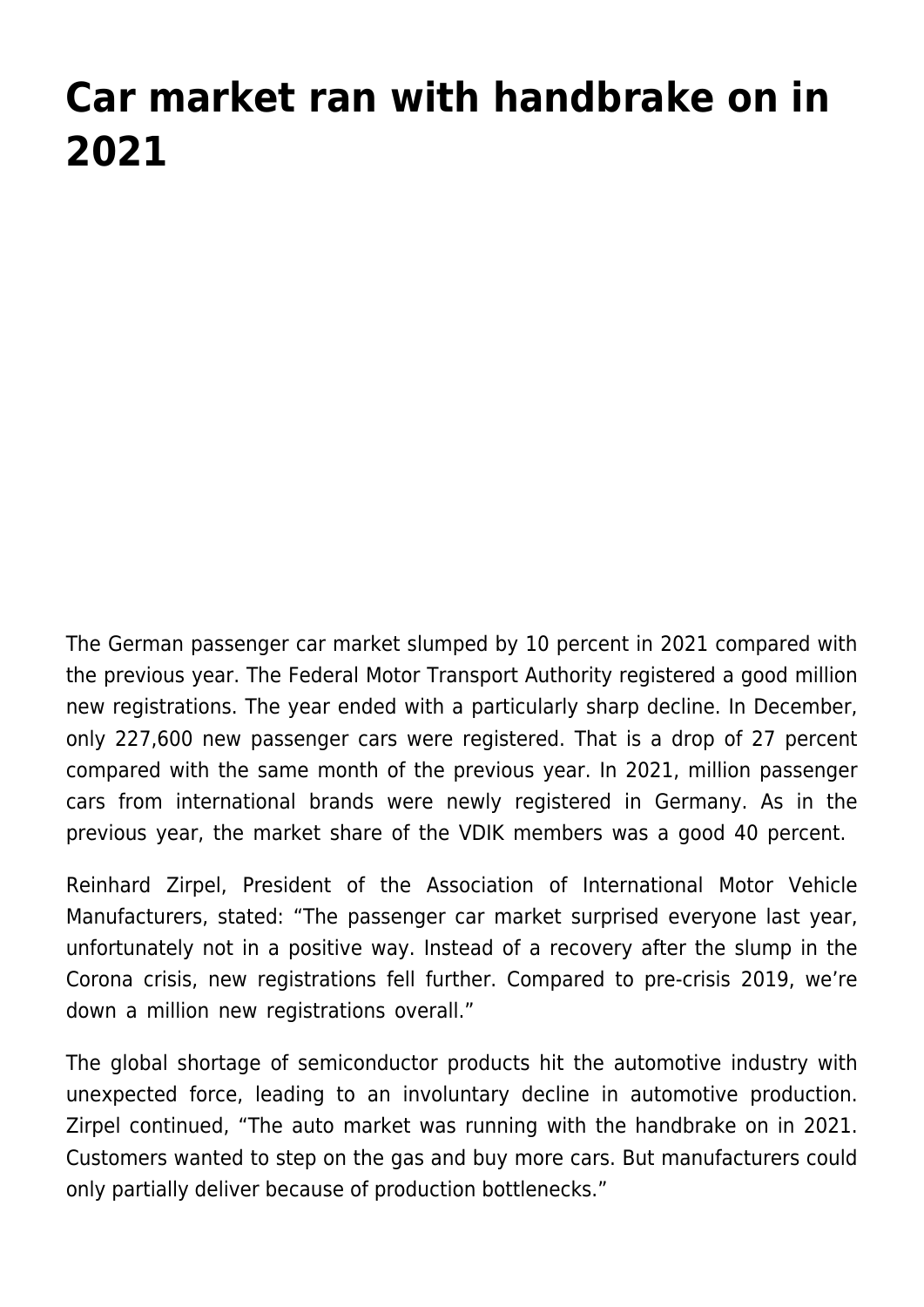## Alternative drives on the rise

Alternative drive systems, on the other hand, performed well in 2021. There were 356,000 new registrations of passenger cars with battery-electric drive systems (up 83 percent). In addition, 325,400 new plug-in hybrids (up 62 percent) hit the roads. Thus, more than 681,000 electric vehicles were newly registered, only slightly less than the 700,000 forecast by the VDIK.

In December, more than one in three new passenger cars even had an electric drive, with the share rising to 36 percent. A total of 81,300 electric vehicles were newly registered (minus 2 percent).

The market for diesel passenger cars declined by 36 percent in 2021. A total of just under 524,500 units were newly registered. The share of passenger cars with diesel engines thus fell to 20 percent (previous year: 28 percent).

The private market fell to just under 907,000 vehicles, dropping below the one million mark for the first time. With a drop of 16 percent, private purchases fell much more sharply than commercial ones (down 6.5 percent).

## Commercial vehicle market remains stable

The commercial vehicle market held its ground in 2021, with just over 351,000 registrations, just above the previous year's level. As in the passenger car market, the significant growth in the first half of the year (plus 22 percent) was followed by a sharp slump in commercial vehicles from July onwards (minus 19 percent).

New registrations of light commercial vehicles up to 3.5 tons fell by 1 percent to almost 266,000 units. Heavy commercial vehicles, on the other hand, increased by 10 percent. Over 55,000 new registrations were recorded here.

|               | <b>December</b> |              |                                                  | January -<br><b>December</b> |              |
|---------------|-----------------|--------------|--------------------------------------------------|------------------------------|--------------|
|               |                 | $+/-$<br>(%) | <b>Share of</b><br>total<br>car<br>market<br>(%) |                              | $+/-$<br>(%) |
| Passenger car | $227,600$ -27   |              | <b>100</b>                                       | 2,622,100                    | $-10$        |
| - VDIK-brands | 93,300          | $-25$        | 41                                               | 1,054,700                    | $-10$        |